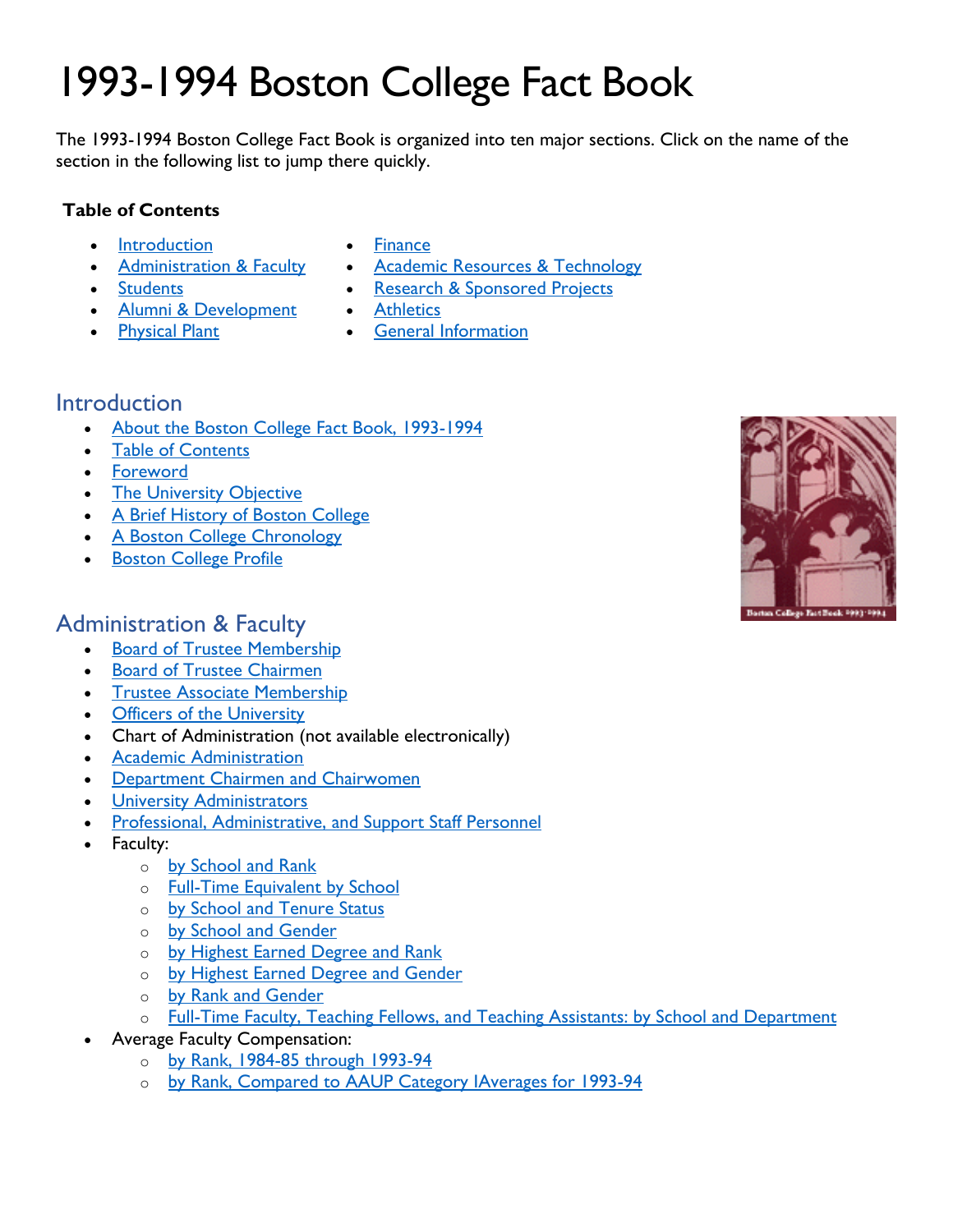## <span id="page-1-0"></span>**Students**

- [Freshman Enrollment by Year and Gender \(Full-Time\)](https://www.bc.edu/content/dam/files/publications/factbook/txt/FB94FT_Fresh_Enroll.txt)
- [Freshman Admission Profile](https://www.bc.edu/content/dam/files/publications/factbook/txt/FB94Fresh_Admiss_Prof.txt)
- [Freshman Applications, Acceptances, and Enrollment \(Full-Time\)](https://www.bc.edu/content/dam/files/publications/factbook/txt/FB94Fresh_App_Acpt_Enr.txt)
- [Class of 1998 Applications, Acceptances, and Enrollment Geographic Distribution](https://www.bc.edu/content/dam/files/publications/factbook/txt/FB94Fresh_Apps_Geogr.txt)
- [Top Competitors for Highly Rated Applicants](https://www.bc.edu/content/dam/files/publications/factbook/txt/FB94Top_Competitors.txt)
- Undergraduate Transfer Students:
	- o [Applications, Acceptances, and Enrollment \(Full-Time\)](https://www.bc.edu/content/dam/files/publications/factbook/txt/FB94Transfer_Apps_Acpt.txt)
	- o [by Type of Previous Institution and Gender](https://www.bc.edu/content/dam/files/publications/factbook/txt/FB94Transfer_Enr_Srce.txt)
- Enrollment:
	- o [by School, Gender, and Full- and Part-Time, Fall 1994](https://www.bc.edu/content/dam/files/publications/factbook/txt/FB94Enrolmt_F94.txt)
	- o [Student Credit Hours by School, 1987-88 through 1993-94](https://www.bc.edu/content/dam/files/publications/factbook/txt/FB94Student_Credit_Hrs.txt)
	- o [by School, Gender, and Full- and Part-Time, Fall 1987-1994](https://www.bc.edu/content/dam/files/publications/factbook/txt/FB94Enroll_87-94.txt)
	- o [AHANA and International Enrollment by Gender, Fall 1992-1994](https://www.bc.edu/content/dam/files/publications/factbook/txt/FB94AHANA_Internl.txt)
	- o [Veteran Enrollment by Gender and Full- and Part-Time, Fall 1994](https://www.bc.edu/content/dam/files/publications/factbook/txt/FB94Vet_Enrollmt.txt)
	- o [Full-Time Equivalent by School, Fall 1985-1994](https://www.bc.edu/content/dam/files/publications/factbook/txt/FB94FTE_Enroll_85-94.txt)
	- o [Undergraduate Majors by School, Fall 1983-1994](https://www.bc.edu/content/dam/files/publications/factbook/txt/FB94UnderG_Majors.txt)
	- o [Geographic Distribution of Newly Enrolled Graduate and Professional Students, Fall 1994](https://www.bc.edu/content/dam/files/publications/factbook/txt/FB94Grad_Stud_Geogr.txt)
	- o [Graduate Enrollment by Degree Program and Discipline, 1988-89 through 1993-94](https://www.bc.edu/content/dam/files/publications/factbook/txt/FB94Grad_Enroll.txt)
	- o [Summer Session Enrollment, 1985-1994](https://www.bc.edu/content/dam/files/publications/factbook/txt/FB94Summer_Enr.txt)
	- International Students and Scholars, 1993-1994:
		- o [by School](https://www.bc.edu/content/dam/files/publications/factbook/txt/FB94Internatl_by_Schl.txt)
		- o [by Class or Program](https://www.bc.edu/content/dam/files/publications/factbook/txt/FB94Internatl_by_Class.txt)
		- o [by Gender and Program](https://www.bc.edu/content/dam/files/publications/factbook/txt/FB94Internatl_by_Gendr.txt)
		- o [by Country](https://www.bc.edu/content/dam/files/publications/factbook/txt/FB94Internatl_by_Cntry.txt)
- Degrees Conferred:
	- o [Undergraduate and Graduate by Degree and Gender, 1990-91 through 1993-94](https://www.bc.edu/content/dam/files/publications/factbook/txt/FB94Dgrs_Gndr.txt)
	- o [Undergraduate by Degree and Number of Majors, 1989-90 through 1993-94](https://www.bc.edu/content/dam/files/publications/factbook/txt/FB94UG_Dgr_Num_Maj.txt)
	- o [Undergraduate by Major, 1989-90 through 1993-94](https://www.bc.edu/content/dam/files/publications/factbook/txt/FB94UG_Drg_Maj.txt)
	- o [Undergraduate by School and Major, 1991-92 through 1993-94](https://www.bc.edu/content/dam/files/publications/factbook/txt/FB94UDgr_Sch_Maj.txt)
	- o [Graduate by School, Degree, and Primary Field, 1993-94](https://www.bc.edu/content/dam/files/publications/factbook/txt/FB94Grad_Drgs_93-94.txt)
- Undergraduate and Graduate Financial Aid, 1989-90 through 1993-94:
- o [Dollars of Aid Awarded and Number of Awards](https://www.bc.edu/content/dam/files/publications/factbook/txt/FB94Fin_Aid.txt)
- [Undergraduate Student Graduation Rates](https://www.bc.edu/content/dam/files/publications/factbook/txt/FB94Grad_Rates.txt)
- Senior Survey, Spring 1994:
	- o [Educational Plans, Class of 1994](https://www.bc.edu/content/dam/files/publications/factbook/txt/FB94Dgr_Plans.txt)
	- o [Academic Fields of Highest Planned Degree, Class of 1994](https://www.bc.edu/content/dam/files/publications/factbook/txt/FB94Field_Plans.txt)
	- o [Long-Term Career Plans, Class of 1994](https://www.bc.edu/content/dam/files/publications/factbook/txt/FB94Career_Plans.txt)

## <span id="page-1-1"></span>Alumni & Development

- [Boston College Alumni Clubs](https://www.bc.edu/content/dam/files/publications/factbook/txt/FB94Alumni_Clubs.txt)
- [Alumni Association Board of Directors](https://www.bc.edu/content/dam/files/publications/factbook/txt/FB94Alum_BofD.txt)
- [Alumni Awards 1994](https://www.bc.edu/content/dam/files/publications/factbook/txt/FB94Alum_Awards.txt)
- [Regional Analysis](https://www.bc.edu/content/dam/files/publications/factbook/txt/FB94Alum_Regnl_Anal.txt)
- [Geographic Distribution](https://www.bc.edu/content/dam/files/publications/factbook/txt/FB94Alum_Geogr_Dist.txt)
- **[Living Alumni by Primary School and Class](https://www.bc.edu/content/dam/files/publications/factbook/txt/FB94Alum_Sch.txt)**
- [Living Alumni by Gender and Class](https://www.bc.edu/content/dam/files/publications/factbook/txt/FB94Alum_Gender.txt)
- [Gifts to the University, 1989-90 through 1993-94](https://www.bc.edu/content/dam/files/publications/factbook/txt/FB94Private_Gifts.txt)
- [Individual Donors by Giving Club, 1989-90 through 1993-94](https://www.bc.edu/content/dam/files/publications/factbook/txt/FB94Donors_by_Club.txt)
- [Alumni Donors by Primary School and Class](https://www.bc.edu/content/dam/files/publications/factbook/txt/FB94Alum_Donors.txt)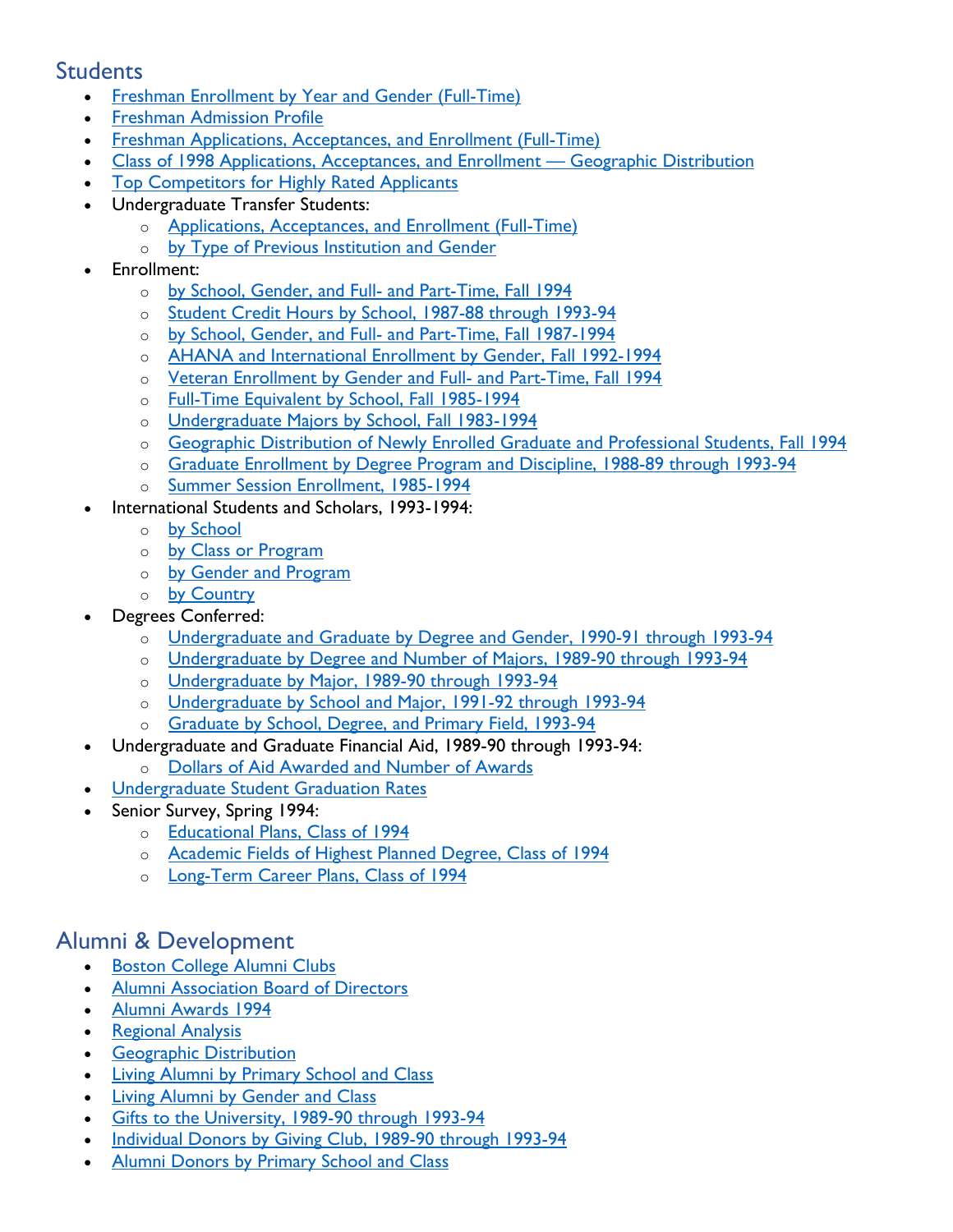# <span id="page-2-0"></span>Physical Plant

- **[Buildings Related to Boston College Operations](https://www.bc.edu/content/dam/files/publications/factbook/txt/FB94Buildings.txt)**
- **[Boston College Properties](https://www.bc.edu/content/dam/files/publications/factbook/txt/FB94Properties.txt)**
- [Facility Capacities](https://www.bc.edu/content/dam/files/publications/factbook/txt/FB94Facility_Cap.txt)
- [Dining Facilities](https://www.bc.edu/content/dam/files/publications/factbook/txt/FB94Dining_Fac.txt)
- [Offices](https://www.bc.edu/content/dam/files/publications/factbook/txt/FB94Offices.txt)
- [Classrooms](https://www.bc.edu/content/dam/files/publications/factbook/txt/FB94Classrooms.txt)
- [Summary of Building Use](https://www.bc.edu/content/dam/files/publications/factbook/txt/FB94Bldg_Use.txt)
- **[Residence Hall Capacities](https://www.bc.edu/content/dam/files/publications/factbook/txt/FB94Dorm_Cap.txt)**

## <span id="page-2-1"></span>Finance

- [Highlights of Financial Operations, 1990-1994](https://www.bc.edu/content/dam/files/publications/factbook/txt/FB94Fin_Highlts.txt)
- [Condensed Balance Sheet as of May 31, 1994](https://www.bc.edu/content/dam/files/publications/factbook/txt/FB94Bal_Sheet.txt)
- [Tuition and Fees for the Ten Years Ending May 31, 1995](https://www.bc.edu/content/dam/files/publications/factbook/txt/FB94Tuition_Fees.txt)
- [Tuition Restated in 1982-84 Dollars, 1984-85 through 1994-95](https://www.bc.edu/content/dam/files/publications/factbook/txt/FB94Tuition_82-84%24s.txt)

## <span id="page-2-2"></span>Academic Resources & Technology

- [Boston College Libraries](https://www.bc.edu/content/dam/files/publications/factbook/txt/FB94BC_Libraries.txt)
- [Expenditures for Library Materials, 1988-89 through 1993-94](https://www.bc.edu/content/dam/files/publications/factbook/txt/FB94Libr_Exp.txt)
- [Holdings by Individual Libraries](https://www.bc.edu/content/dam/files/publications/factbook/txt/FB94Libr_Holdgs.txt)
- [Library Use Statistics](https://www.bc.edu/content/dam/files/publications/factbook/txt/FB94Libr_Use.txt)
- [Special Library Services](https://www.bc.edu/content/dam/files/publications/factbook/txt/FB94Spec_Libr_Serv.txt)
- John J. Burns Library [of Rare Books and Special Collections](https://www.bc.edu/content/dam/files/publications/factbook/txt/FB94Burns_Libr.txt)
- [Academic Development Center](https://www.bc.edu/content/dam/files/publications/factbook/txt/FB94Acad_Dev_Ctr.txt)
- [University Archives](https://www.bc.edu/content/dam/files/publications/factbook/txt/FB94Archives.txt)
- [Language Laboratory](https://www.bc.edu/content/dam/files/publications/factbook/txt/FB94Lang_Lab.txt)
- [Boston College Museum of Art](https://www.bc.edu/content/dam/files/publications/factbook/txt/FB94Museum_Art.txt)
- Information Processing Support (IPS)
	- o **[Information Processing Support Description](https://www.bc.edu/content/dam/files/publications/factbook/txt/FB94IPS_Desc.txt)**
	- o **[IPS Stats Workstations by VP Area](https://www.bc.edu/content/dam/files/publications/factbook/txt/FB94IPS_Wkrst_VP.txt)**
	- o **[IPS Stats Microcomputers & Terminals: Major Categories](https://www.bc.edu/content/dam/files/publications/factbook/txt/FB94MicroTermStats.txt)**
	- o **[IPS Stats User Contacts by VP Area](https://www.bc.edu/content/dam/files/publications/factbook/txt/FB94IPS_User_Stats.txt)**
- Systems & Network Services
	- o [Systems & Network Services Description](https://www.bc.edu/content/dam/files/publications/factbook/txt/FB94Sys_Net_Serv.txt)
	- o [Systems & Network Services Statistics](https://www.bc.edu/content/dam/files/publications/factbook/txt/FB94SysNetServ_Stats.txt)
- Management Information Systems (MIS)
	- o [Management Information Systems Description](https://www.bc.edu/content/dam/files/publications/factbook/txt/FB94MIS_Desc.txt)
	- o [Management Information Systems Statistics](https://www.bc.edu/content/dam/files/publications/factbook/txt/FB94MIS_Stats.txt)
- Network Services
	- o [Network Services Description](https://www.bc.edu/content/dam/files/publications/factbook/txt/FB94NetServ_Desc.txt)
	- o [Network Services Operations Statistics](https://www.bc.edu/content/dam/files/publications/factbook/txt/FB94NetOpStats.txt)
	- o [Campus Network Elements](https://www.bc.edu/content/dam/files/publications/factbook/txt/FB94NetElements.txt)
	- o [Network Services Project Time Allocation](https://www.bc.edu/content/dam/files/publications/factbook/txt/FB94NetServProjAlloc.txt)